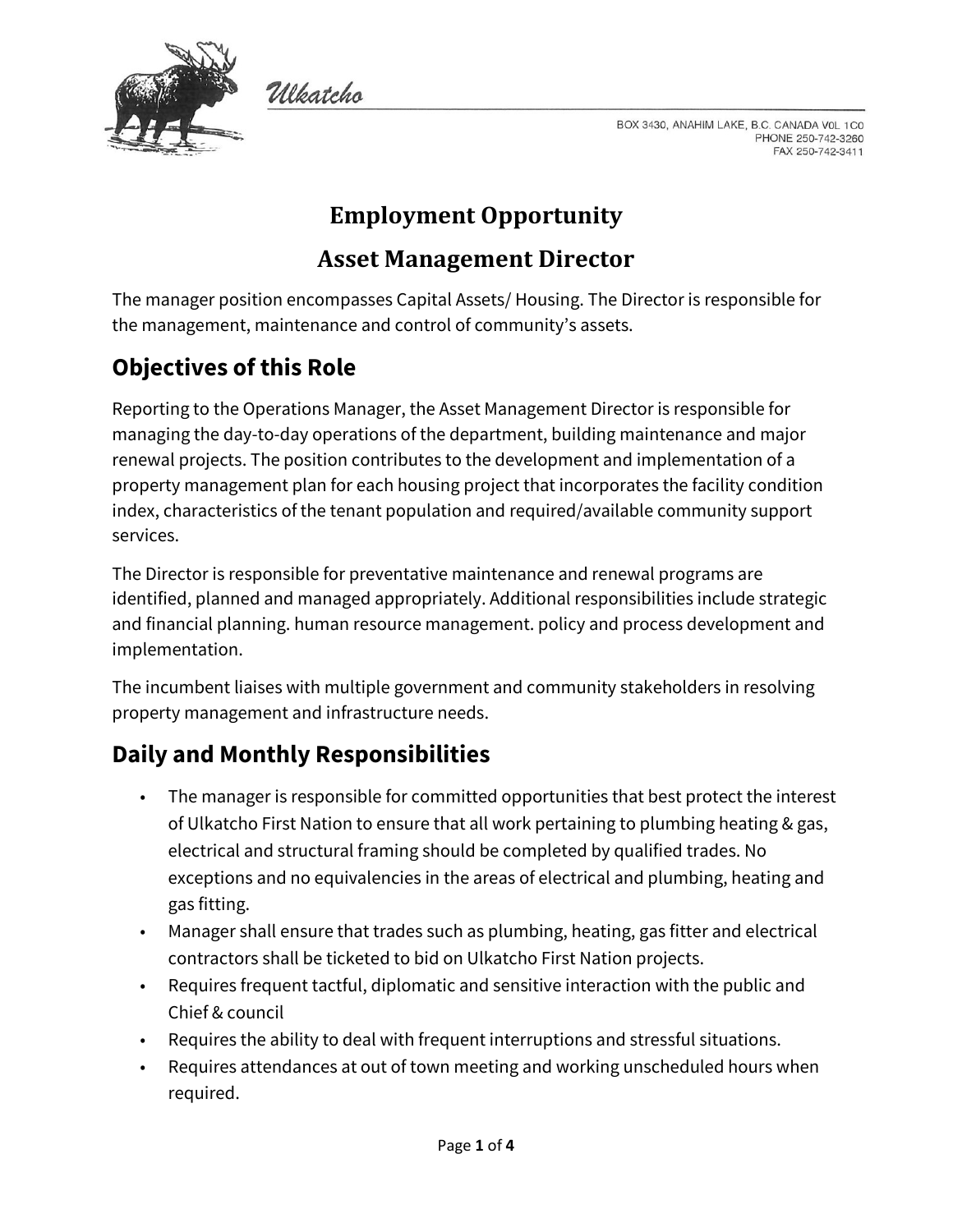- Works with operations manager receiving directions, guidance and encouragement, and discussing plans and priorities.
- Works with Housing committee providing and maintaining awareness of program activities, developing and recommending new initiatives, programs and policies development and revisions for feedback and approval. Seek and obtaining direction on planning for future housing development.
- Works with housing staff providing guidance, supervision and encouragement while seeking input, opinions and teamwork from co-workers to improves services, address concerns and provide assistance and direction.
- Maintains awareness of legislative policies and program changes and seeks to develop professional working relationships.
- Be aware and remove(s) and prevent(s) opportunities of all liability act(s) against the Ulkatcho First Nation.
- The ability to seek alternative opportunities and avenues to implement new housing concepts that protect existing stock and improve home related costs with new building technology, building science and building innovation suited also to meet the Nations Cultural needs
- Development of contractual document for various contractor's in forms of standing offers to CCDC 2 contracts. Understand the concepts of bidding, tendering and acceptance of in various aspects of bonding, surety etc.
- The manager must have the ability to design, implement, track and report of in-house contracts for Nation. Formulate and standardized construction projects to minimize cost(s) and track cost more efficiently.
- Provide regular reports and updates to Chief and Council.
- Prepares proposals for carrying out new or revised programs and policies and present's to Housing committee and Chief & council for approval.
- Ensures that all programs, projects and decisions of the housing authority or committee are carried out efficiently and effectively.
- Ensures that all activity and operations are carried out according to the procedures set up.
- Assists in preparing a yearly budget, monitors finances and approve accounts for payments.
- Incorporates coding system for each individual projects and monitors cost per project, provide up-dated reports to operations manager. If requested Chief & council.
- Reviews and evaluates programs for effectiveness and recommends changes if programs do not meet objectives.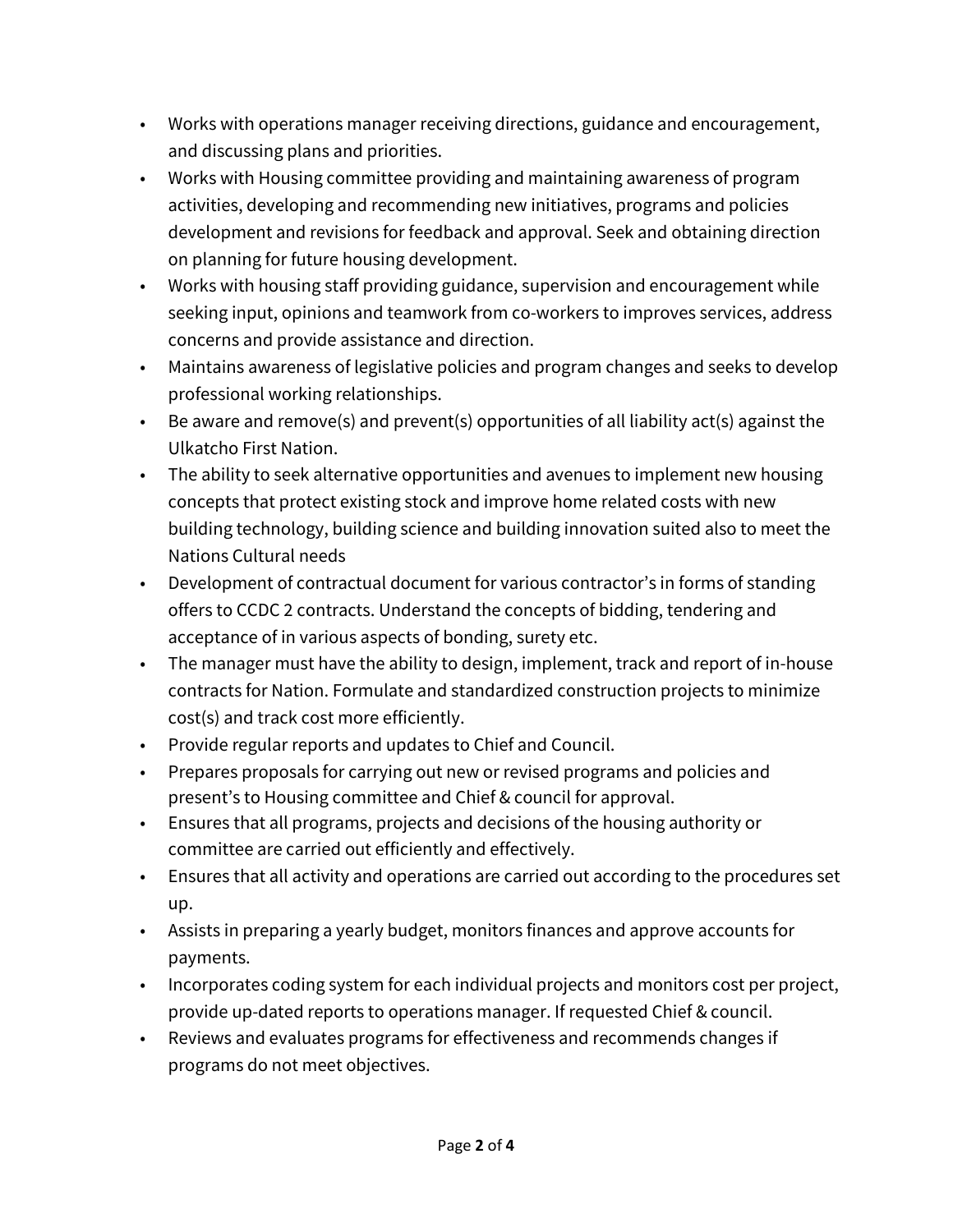• Ensure the co-ordination of CMHC'S Section 95 housing allocation by the financial and property managers.

## **Skills and Qualifications**

- Must possess a degree or diploma from a recognized community college or university in a business or technical discipline (i.e. Building Environmental Systems, Building/Facilities Maintenance, Civil Engineering, building technology) or an equivalent combination of education and experience;
- 3 5 years' experience working with facility redevelopment, aging infrastructure, and long-range infrastructure planning
- Knowledge of building structures and systems and an ability to recognize deficiencies and prepare summaries of work required
- Excellent negotiation, mediation and conflict resolution skills and ability to negotiate contracts, mediate disputes and resolve conflict situations
- Proven ability to conceptualize, research and develop programs and policies or improve them.
- Good organizational and analytical skills.
- Knowledgeable around OH&S Legislation, and other Regulatory Policies
- Ability to supervise and direct staff efficiently and effectively.
- Knowledge of First nations housing programs.
- Must maintain confidentiality and look at best interest of The Nation and Chief & council.
- Good written and verbal communication skills.
- Proficiency with Microsoft office programs

### **Preferred Qualifications**

- Certified Engineering Technologist or Journeyman Carpenter (red seal certification) or other trade.
- Certified Project Management Professional (PMP).
- Working knowledge of Mortgages, loans and interests.
- Additional courses in negotiation, mediation, accounting, human resources management or conflict resolution preferred.

#### **Requirements:**

• Satisfactory Criminal Record Check